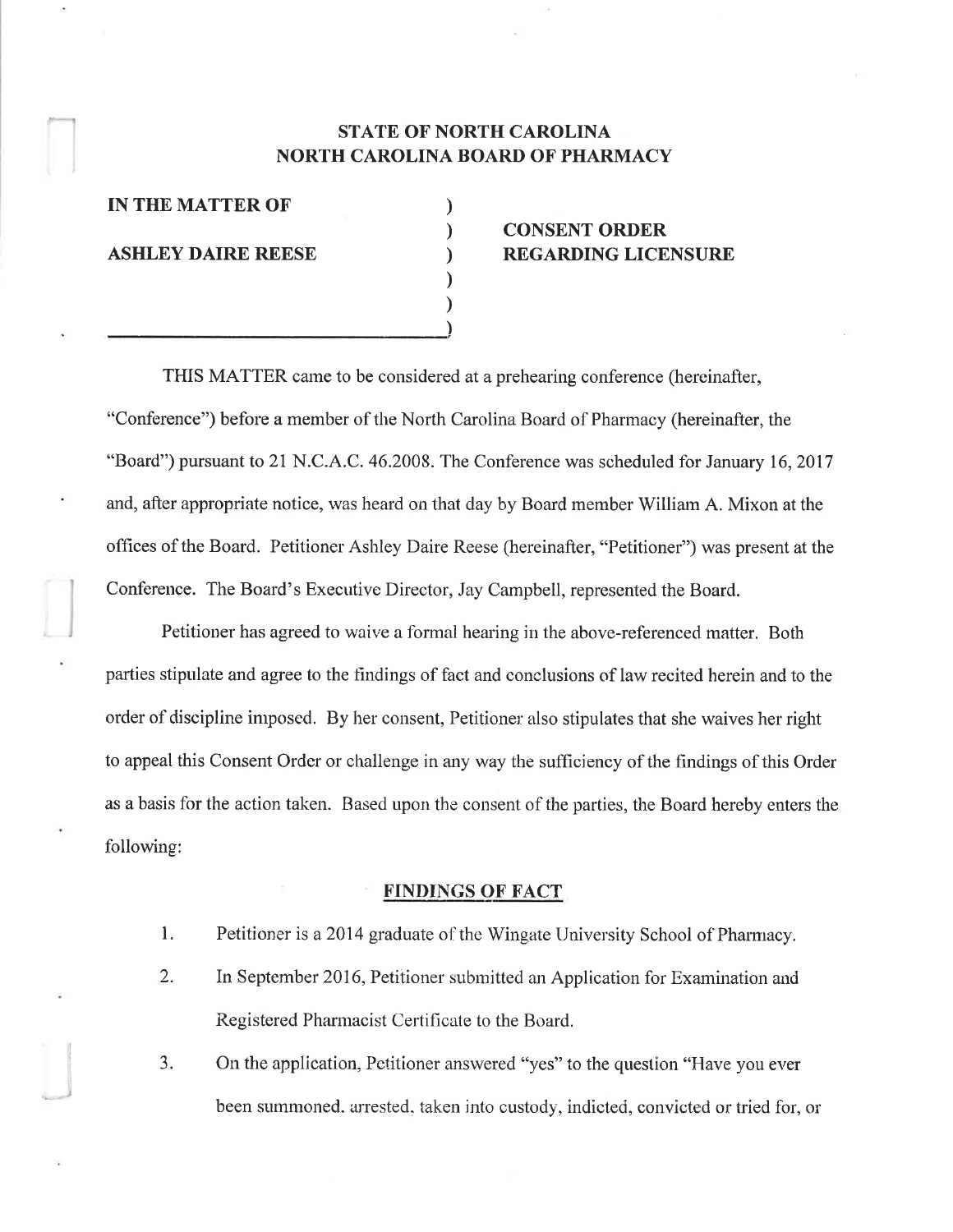charged with, or pleaded guilty or nolo contender to the to the violation of any law or ordinance or the commission of any felony or misdemeanor"?

4. On the application, Petitioner answered "yes" to the question "Have you ever been addicted to drugs or alcohol or received treatment for drug or alcohol abuse?"

 $\overline{\phantom{a}}$ 

- Petitioner disclosed that she was convicted of two DWIs, one in 2011 and one in 2014. 5.
- From November 2014 through January 2015, Petitioner underwent an evaluation for, and intensive outpatient treatment for, alcohol abuse. 6
- Petitioner signed a five-year recovery monitoring agreement on January 22,2015 with North Carolina Pharmacist Recovery Network. That agreement transferred to the North Carolina Physicians Health Program ("NCPHP") in early 2016.  $7<sub>r</sub>$
- NCPHP reports that Petitioner has complied with her recovery monitoring responsibilities – including random screening and counseling. As a result of Petitioner's compliance with her monitoring responsibilities, and her mainfenance of recovery, NCPHP advocates for Petitioner's eligibility for licensure, with appropriate conditions. 8.

#### **CONCLUSIONS OF LAW**

Petitioner has demonstrated that she has been in a period of successful recovery. IT IS THEREFORE ORDERED that:

- 1. Petitioner is eligible to proceed through the licensure application process.
- 2. If Petitioner successfully completes the licensure application process including completing all application forms, paying all applicable fees, and achieving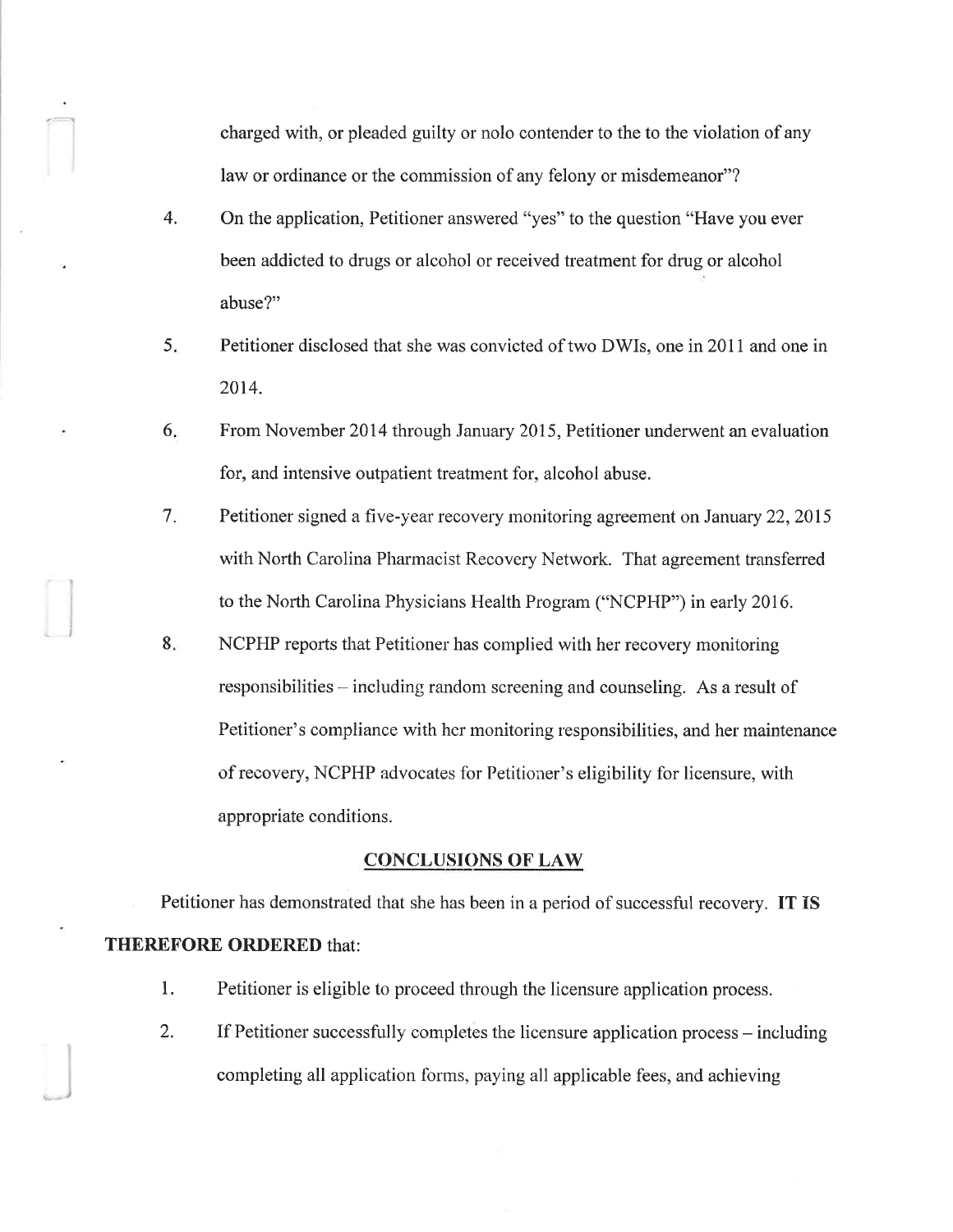passing scores on all required examinations – and is licensed as a pharmacist in North Carolina, Petitioner's license shall be subject to the following conditions:

- a. Petitioner shall successfully complete her North Carolina Physicians Health Program recovery monitoring agreement.
- b. Petitioner shall not serve as a pharmacist-manager of a pharmacy unless North Carolina Physicians Health Program deems such service to be clinically consistent with Petitioner's maintenance of

recovery and notifies the Board's Executive Director of that determination.

c. Petitioner may not practice pharmacy more than a number of hours per week deemed clinically appropriate by North Carolina Physicians Health Program.

If Petitioner fails to comply with any terms or conditions of this Order, she may be subject to further discipline.

This is the  $\frac{12^{th}}{10^{th}}$  day of  $\frac{1}{10^{th}}$ , 2017

## NORTH CAROLINA BOARD OF PHARMACY

**Zampbell IV** Executive Director Jack By: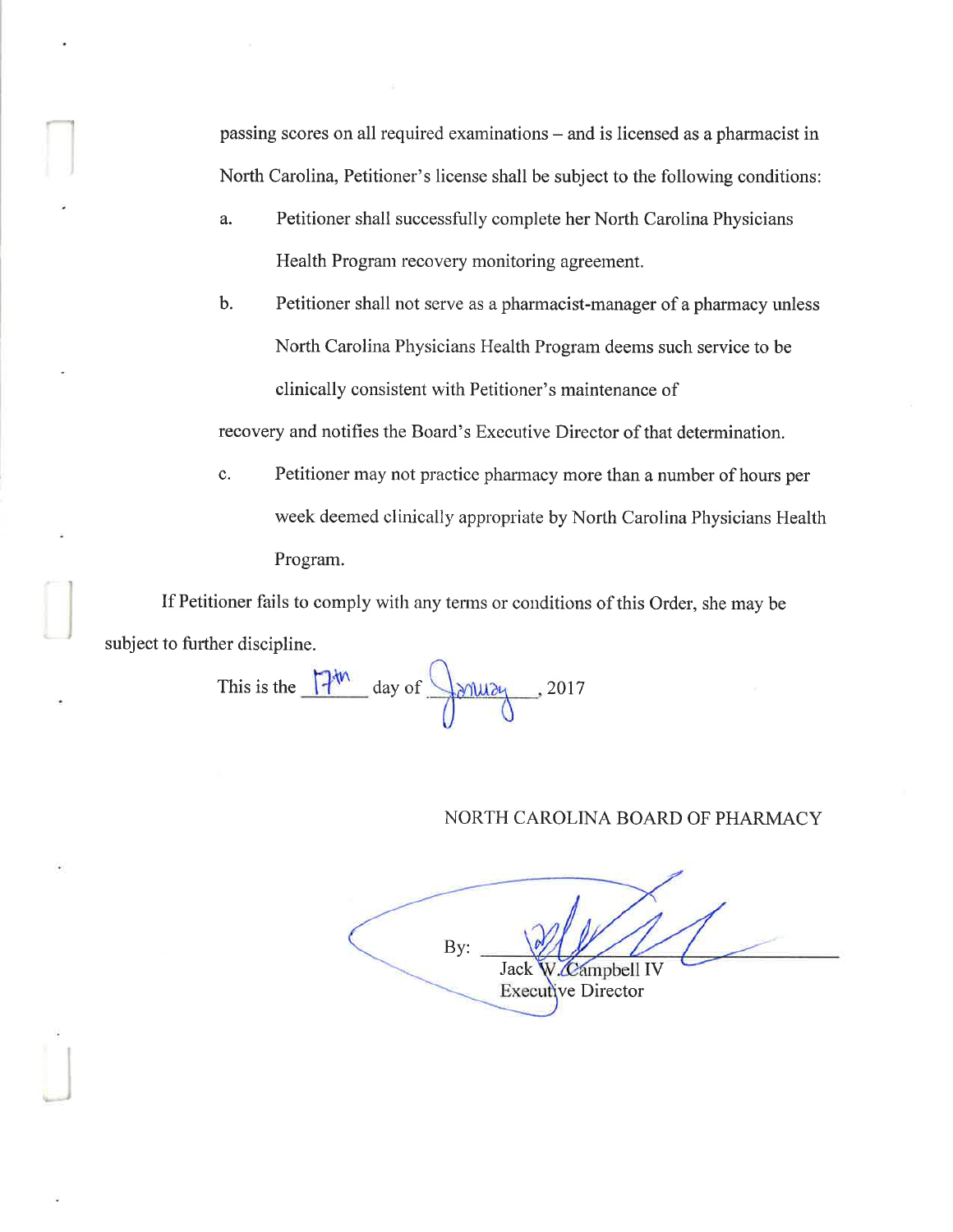Ashley Daire Reese has full knowledge that she has the right to a formal hearing, at which she would have the right to be represented at her expense by counsel, in this matter. The undersigned freely, knowingly and voluntarily waives such right by entering into this Consent Order.

The undersigned understands and agrees that by entering into this Consent Order, she certifies that she has read the foregoing Consent Order and that she voluntarily consents to the terms and conditions set forth therein and relinquishes any right to judicial review of Board actions which may be taken concerning this matter.

The undersigned further understands that should she violate the terms and conditions of this Consent Order, the Board may take additional action.

The undersigned understands and agrees that this Consent Order will not become effective unless and until approved by the Board.

The undersigned understands that she has the right to have counsel of her choice review and advise her with respect to her rights and this Consent Order, and represents that she enters this Consent Order after consultation with her counsel or after knowingly and voluntarily choosing not to consult with counsel.

**CONSENTED TO BY:** 

Date  $1/16/17$  $2080$ 

Ashley Daire Reese

STATE OF North  $(2a0)$ Pna

Urange COUNTY

Date:

I, the undersigned Notary Public of the County and State aforesaid, do hereby certify that the following person(s) personally appeared before me this day, and each acknowledged the due execution of the foregoing document: **Ashley Daire Reese** 

**ISTAL** 品

otary Public  $stdA$ My commission expires: U